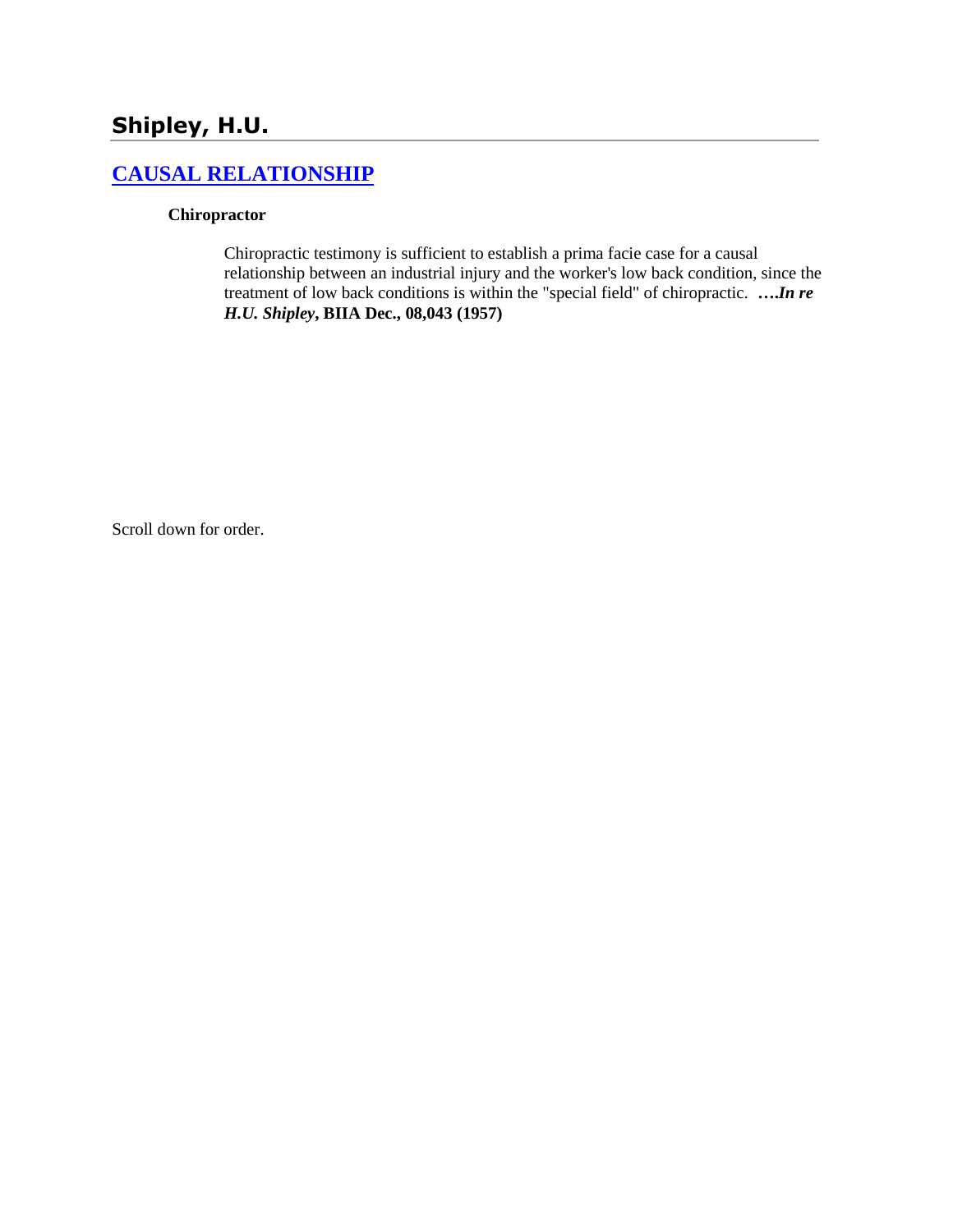### **BEFORE THE BOARD OF INDUSTRIAL INSURANCE APPEALS STATE OF WASHINGTON**

**)**

**IN RE: H.U. SHIPLEY ) DOCKET NO. 8043**

**CLAIM NO. C-355206 ) DECISION AND ORDER**

APPEARANCES:

Claimant, H. U. Shipley, by Herbert Springer

Employer, Longview Fibre Company, by Imus, Marsh and Johnson, per Joe L. Johnson and Richard Long

Department of Labor and Industries, by The Attorney General, per Walter F. Robinson, Jr., Assistant

Appeal filed by the claimant, H. U. Shipley, on October 31, 1956, from an order of the department of labor and industries dated October 15, 1956, rejecting the claimant's application for benefits under the workmen's compensation act. **REVERSED AND REMANDED**.

# **DECISION**

On September 4, 1956, the claimant, H. U. Shipley, filed an accident report and claim for compensation with the department of labor and industries, alleging that he sustained a back injury while working for the Longview Fibre Company on August 21, 1956. On October 15, 1956, the department issued an order rejecting the claim for the reason that "there is no proof of a specific injury at a definite time and place in the course of his employment." The claimant appealed from said order to this board on October 31, 1956, and the appeal was granted on November 15, 1956.

The basic issue presented by this appeal is whether or not the claimant sustained an "injury" within the meaning of the workmen's compensation act on August 21, 1956. R.C.W. 51.08. 100 defines "injury" as follows:

> "Injury means a sudden and tangible happening of a traumatic nature producing an immediate or prompt result and occurring from without; an occupational disease; and such physical condition as result from either."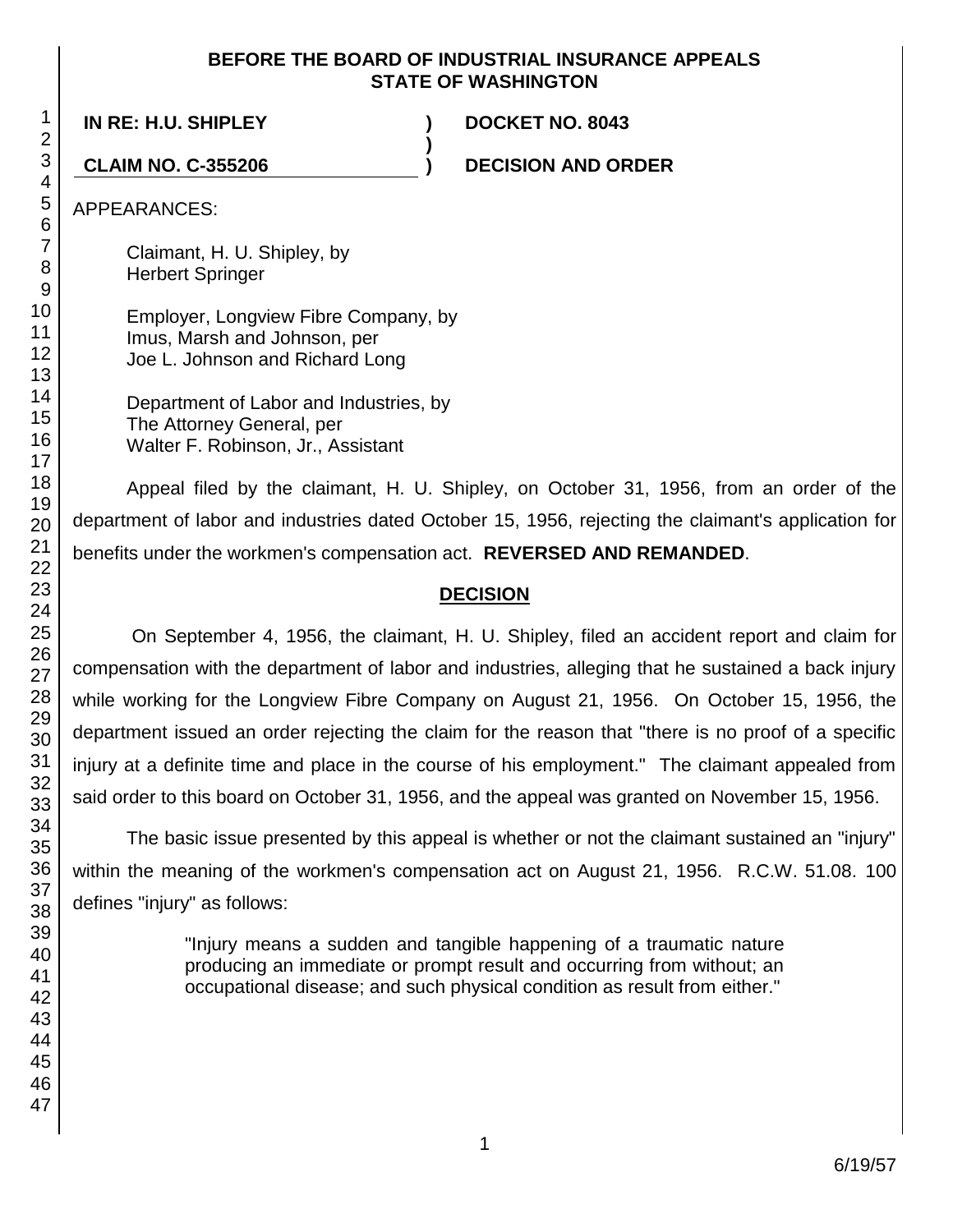In order, therefore, for a claimant to establish his right to relief under the act, he must prove (1) the occurrence of a sudden and tangible happening of a traumatic nature and (2) a physical condition or disability resulting therefrom.

The claimant testified that he had been employed by the Longview Fibre Company as a millwright for about ten years prior to August 21, 1956. At 3:45 p.m. on that day (a few minutes prior to quitting time), he and three other men picked up a heavy wooden skid about eight feet wide and ten feet long to move it out of the way. As the claimant was moving backward with his corner of the skid, his foot hit a pipe, causing the skid to slip in his grasp and give him a "hard jar." He stated he felt a "terrific popping pain" and "tearing sensation" in his back, but since it was so close to quitting time he did not seek medical assistance from the company nurse until the following morning. The claimant stated that he told a co-worker, "Bud" Potter, that he had injured his back, then he went home, ate dinner and went to bed. He further stated that "I figured it was something that would go away in time," but as his condition did not improve he consulted Dr. R. O. Kinberg, a chiropractor, on August 25, 1956. Dr. Kinberg treated the claimant with "manipulation, physiotherapy, back support," but he lost no time from work during this course of treatment. The claimant denied having had any prior back injuries or any prior difficult with his low back. He admitted, however, that when he signed his time card at the end of his shift on August 21, 1956, he checked the box marked "no" opposite the question "Did you have an injury today?" He did this, he stated, out of "force of habit."

Bernard L. Potter corroborated the claimant's testimony with reference to lifting the skid as part of their clean up duties "close to quitting time" on August 21, 1956. He further stated that he remembered the claimant mentioning that he hurt his back at that time and observed that he was having difficulty with his back the following day.

Dr. Kinberg, who is licensed to practice in this state both as a chiropractor and sanipractor, was called as a witness by the claimant. He testified that he examined the claimant on August 25, 1956, at which time he was complaining of "severe low back ache affecting the right leg." Mr. Shipley told him at that time of the skid lifting incident on August 21, 1956, and also mentioned that "he had apparently strained his back on the job a year ago, but he didn't report it then and then it went away in three or four days." Dr. Kinberg took x-rays which, he stated, showed a narrowed sacrolumbar disc and an arthritic condition. As a result of his examination at that time Dr. Kinberg made a diagnosis of "acute sacrolumbar disc on the right side," which was "complicated by some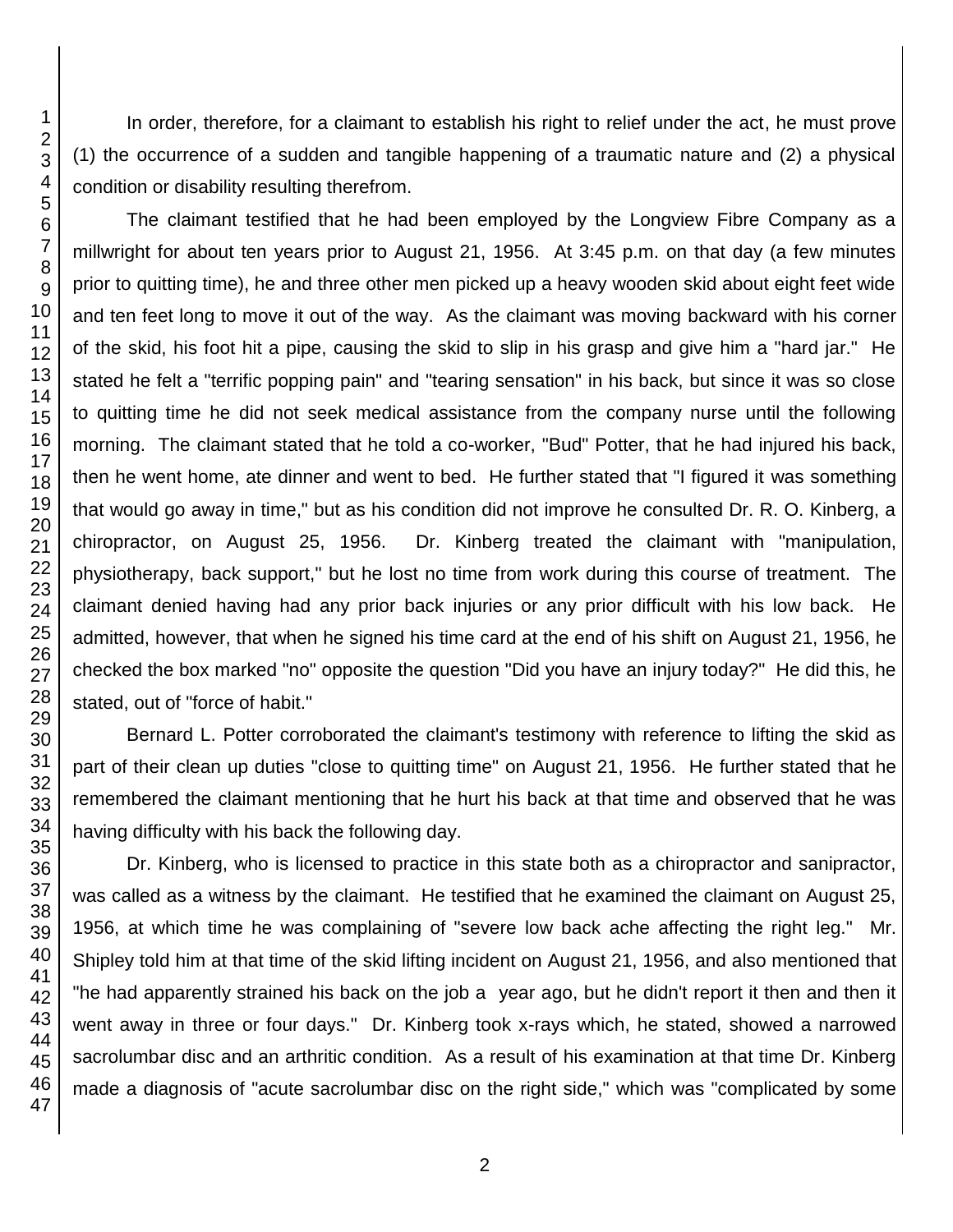arthritis present." Based on a hypothetical question, which incorporated the substance of the claimant's testimony with reference to the incident at his work on August 21, 1956, (which was substantially the same as the history which he received from the claimant), Dr. Kinberg expressed the opinion that the condition he diagnosed resulted from that incident. Subsequently, on examination by the board's examiner, Dr. Kinberg stated that "certainly the acute strain, muscle spasm was from this injury and the narrowed sacrolumbar disc could be caused from it" and that the arthritic condition probably pre-existed the injury.

The only testimony presented by the employer was that of Mr. Gale Hazen, foreman of the millwright crew, who testified merely that the skid which the claimant and three other men moved on August 21, 1956, weighed, in his estimation, between 300 to 350 pounds. On crossexamination Mr. Hazen further testified that the claimant had been a good worker and that he had never had any complaints with reference to his back prior to August 21, 1956.

The department presented no testimony, but made a motion to dismiss the claimant's appeal on the ground that no "medical evidence" was presented to establish that the back condition complained of by the claimant resulted from the incident on August 21, 1956. The basis of the department's motion, as stated by its counsel, was that "testimony of causal connection must be by medical experts; that it requires the testimony of an M.D., a physician authorized to practice medicine to express an opinion as to the physical condition resulting from a sudden and tangible traumatic happening and the testimony and opinion of a chiropractor and sanipractor is not sufficient in that regard." The question raised by the department with reference to the competency of a chiropractor to testify as to his opinion concerning the relationship between a back condition and a traumatic happening presents the only serious issue in this case.

Our supreme court has held that "the probability of a causal connection between the industrial injury and the subsequent physical condition must be established by the testimony of medical experts." Stampas v. Department of Labor and Industries, 38 Wn. (2d) 48. At the outset it may be noted that the interpretation of the word "medical" as being limited to doctors of medicine, which is now urged by the department, is directly contrary to the long established practice of the department in authorizing the treatment of back conditions of injured workmen by chiropractors, inasmuch as the medical aid act only authorizes the department to provide "proper and necessary medical and surgical services, at the hands of a physician of his own choice." (Emphasis added) The word "medical" is defined in Dorland's American Illustrated Medical Dictionary (22nd Edition) as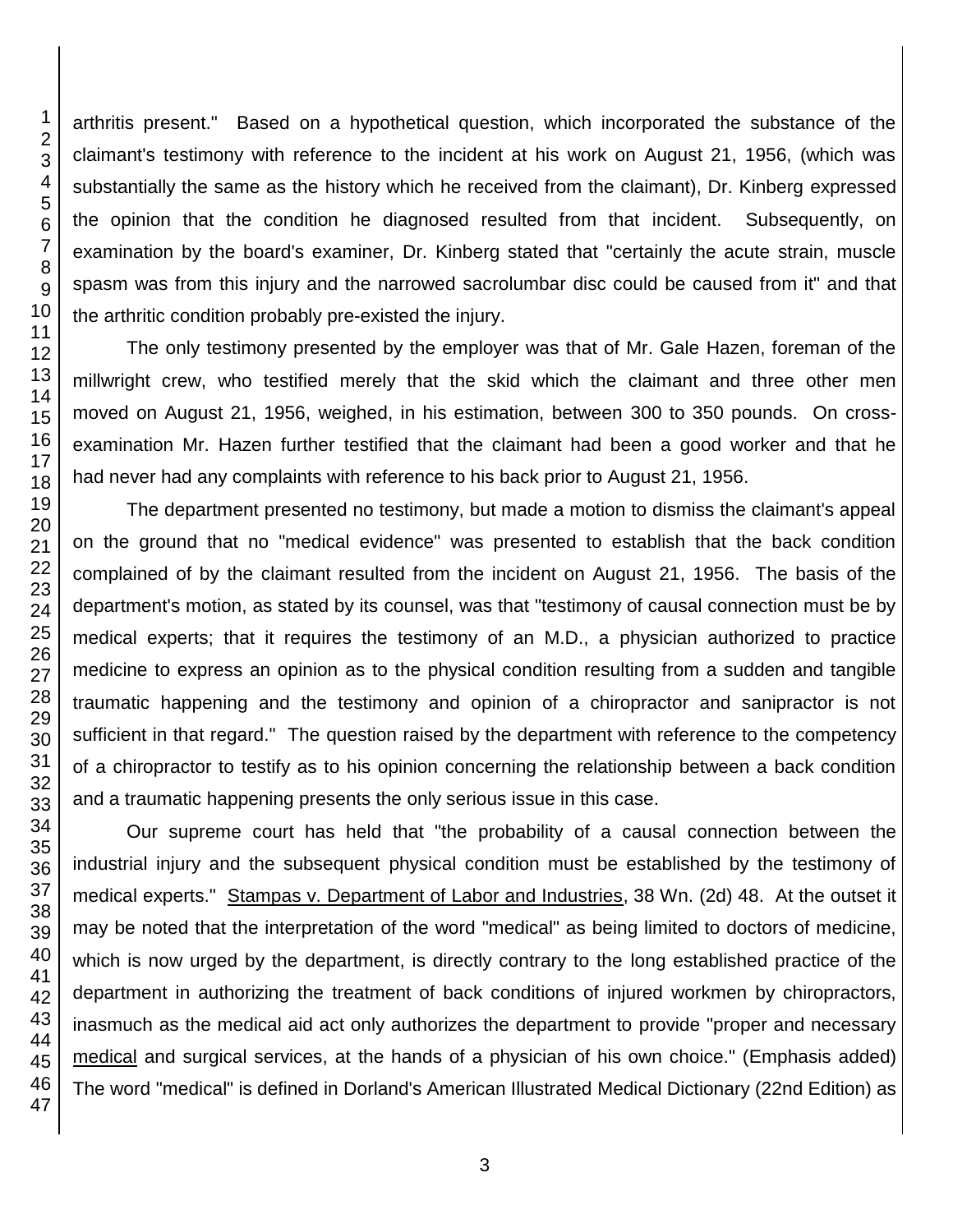"pertaining to medicine or to the treatment of diseases" and in Webster's New Collegiate Dictionary as "of, pertaining to, or dealing with the healing art or the science of medicine. Although the common law does not require that an expert witness on a medical subject must be duly licensed to practice medicine, (see Volume 2 Wigmore on Evidence sec. 569, page 667) our supreme court in the case of Kelly v. Carol 36 Wn, (2d) 482, laid down the following rule:

> "There are fields of opinion testimony in which the expert must be licensed, and there are others where he need not be. In the nonlicensed field, the court exercises a sound discretion as to the competency of each individual witness as an expert. In the licensed field, the law presumes that licensed witnesses are experts and nonlicensed witnesses are not. Thus, doctors with unlimited licenses are competent to give expert testimony in the entire medical field. See Robinson v. Marino, 3 Wash. 434, 28 Pac. 752, in which the court said:

> 'Physicians and surgeons of experience are presumed to be acquainted with all matters pertaining to their profession, and to be competent to testify concerning the same.'

> Chiropractors, on the other hand, are limited in their testimony to their special field. See Voight v. Industrial Commission, 297 211. 109, 130 N.E. 470; Carnine v. Tibbets, 158 Ore. 21, 74P. (2d) 974." (Emphasis added)

The case of *Voight v. Industrial Insurance Commission* cited by our court in support of the statement above quoted that chiropractors "are limited in their testimony to their special field," involved a contention by the employer that the Illinois Commission erred in considering the testimony of a chiropractor on the question of the effect of a back injury suffered by a workman. In that case the court held:

> "'Anyone who is show to have special knowledge and skill in diagnosing and treating human ailments is qualified to testify as an expert, if his learning and training show that he is qualified to give an opinion upon the particular question in issue. The injury in question was to the spine. Dr. Fullmer testified that physicians of her school are specially educated and trained to diagnose and treat posterior and lateral derangements and ailments of the spine. That was the character of the ailment suffered by plaintiff. She was a graduate of a school of chiropractics and had practiced for four years since her graduation. Her testimony shows that she was able to detect a prominent subluxation of the spine with her hands, and that she discovered and located this condition before she learned from the patient about his injury. It is not the province of the courts to pass upon the merits of the various systems now in use and practice in the treatment and cure of diseases; but when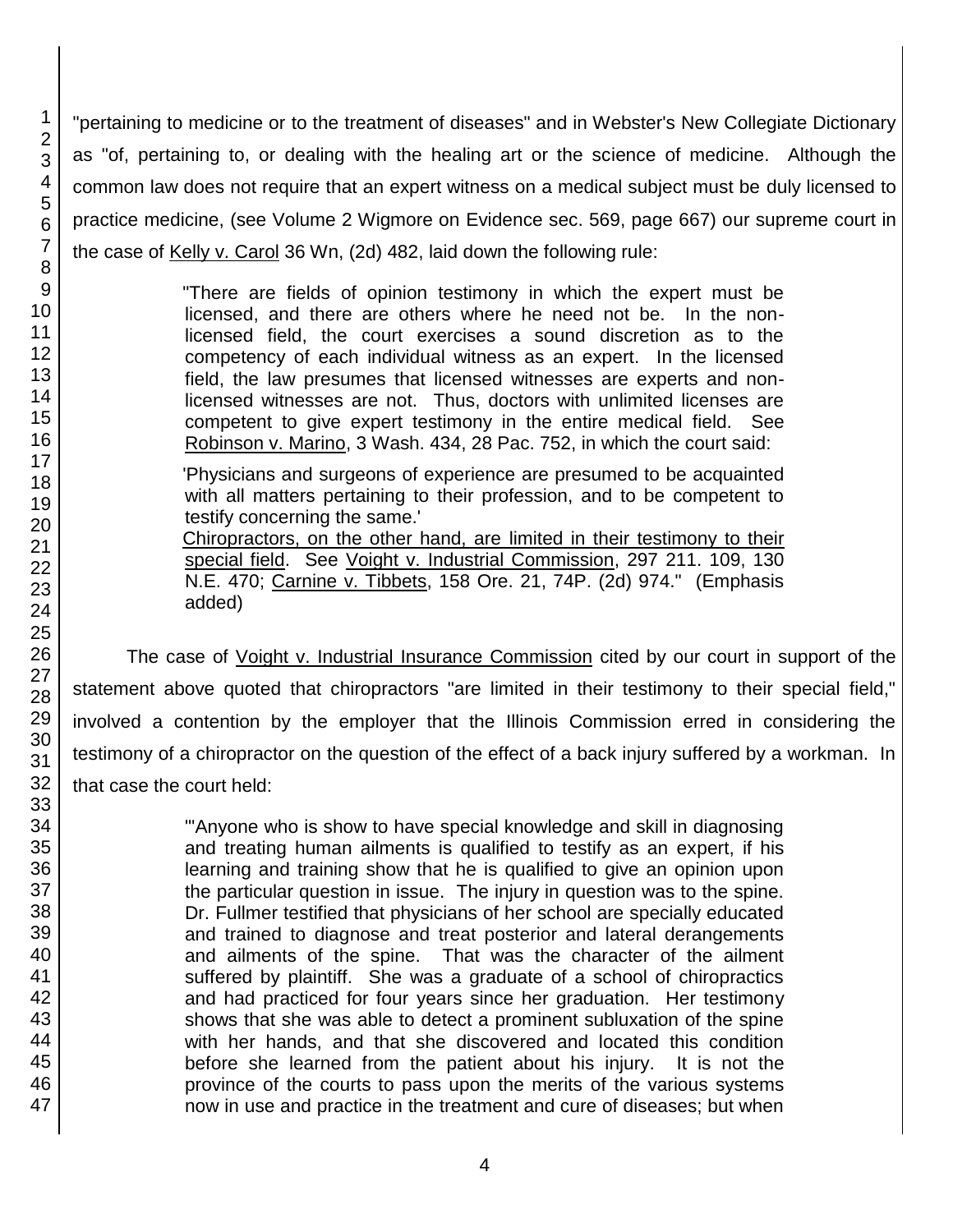a physician schooled, educated and trained in any one of these particular systems qualifies as a witness by showing that he has special knowledge or skill diagnosing and treating the particular ailment or disease which is the subject of investigation by the court, it is the duty of the court to admit his testimony as an expert. The weight of such testimony is to be determined by the character, capacity, skill and opportunity of the witness to know and understand the matters about which he testifies and his state of mind or fairness to the parties litigant. Dr. Fullmer was competent.'"

In the case of Inter-Ocean Oil Company v. Marshal, 166 Okla. 118, 26 Pac. (2d) 399, in which it was contended by the defendant in a personal injury action that a chiropractor was not a competent witness to testify on a question of causal relationship, which was a question "requiring knowledge of medical science," the Oklahoma court stated:

> "By the use of the term "'Medical Science'" the plaintiffs limited the proposition. There are many manners and methods of treating and healing the human body, which might not be strictly termed "'Medical Science'", but nevertheless are recognized as scientific methods and render their qualified practitioners eligible to testify as expert witnesses within the scope of their knowledge, according to their qualifications. The practice of chiropractic, as a method of treatment and healing, is permitted and regulated in Oklahoma by statute. The course of study and preparation precedent to admission to practice is prescribed by law. When a duly licensed chiropractor is called as an expert witness and establishes his qualification to testify as an expert witness, that is, as a chiropractor, he is competent to testify as an expert witness. The question of whether his qualifications have been established and the extent to which his competency goes is a question for the trial court, in the same manner and the same extent as any other expert witness. The weight and value of his testimony is a matter for the jury and is subject to be supported or minimized by examination and crossexamination, just as is that of any other expert witness."

The practice of chiropractic in this state is authorized and regulated by chapter 18.25.R.C.W. which requires that all applicants for licenses shall be a graduate of a chiropractic college which teaches a course of two years or more and shall be examined on "anatomy, physiology, hygiene, symptomatology, nerve tracing, chiropractic-orthopedic, principles of chiropractic and adjusting as taught by chiropractic schools and colleges."

Dr. Kinberg testified that he had practiced as a chiropractor and sanipractor in this state for ten years, that he had pre-medical training at the University of Washington and that he studied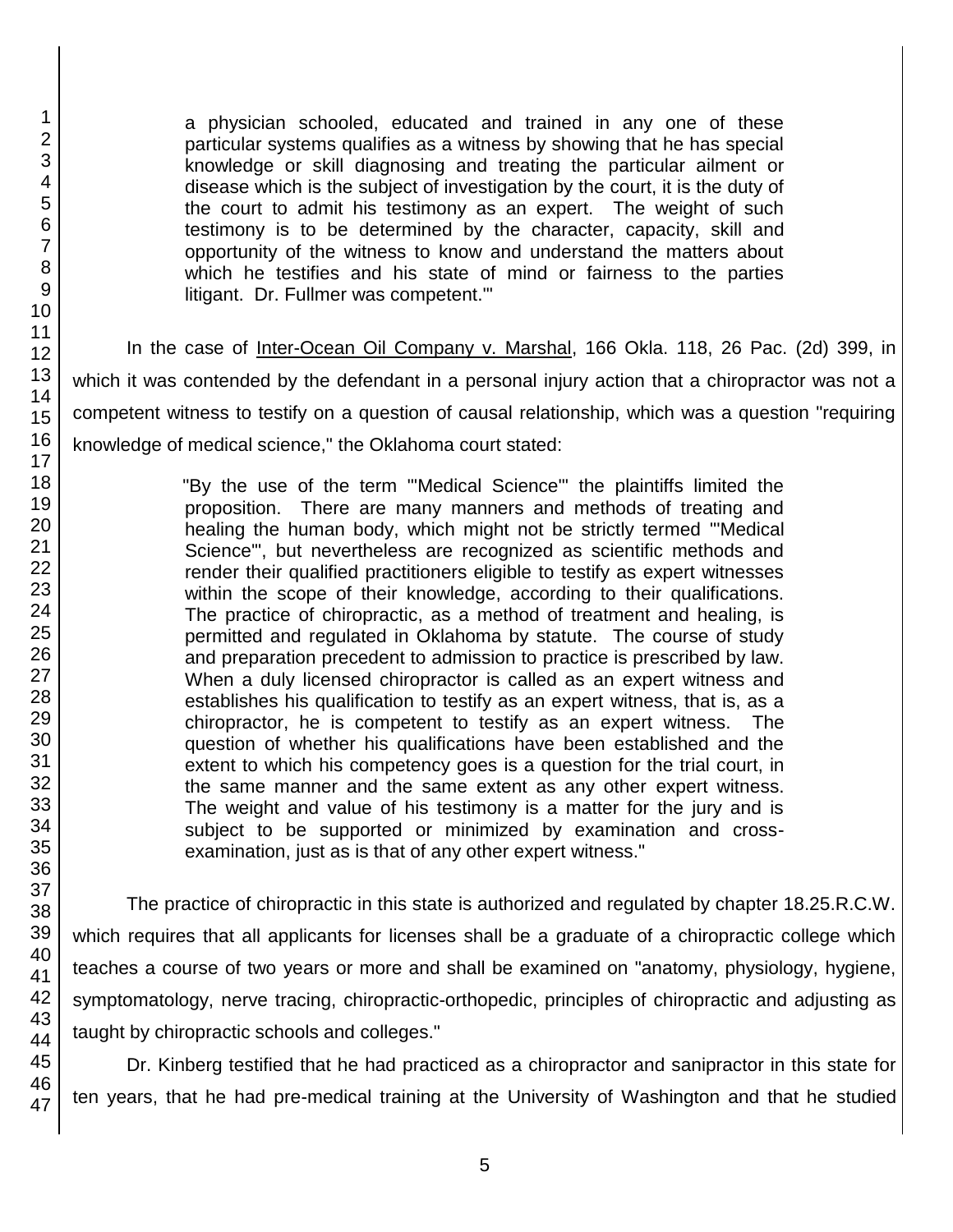chiropractic for four years at the Portland Western State College with an additional two years study of sanipractic.

This case does not involve any complicated medical problems, but merely an acute back strain- a condition, which is customarily and regularly treated by chiropractors and clearly within their "special field.'" The board is therefore of the opinion that Dr. Kinberg was qualified to testify concerning the relationship between the back condition he diagnosed and the lifting incident in connection with the claimant's employment on August 21, 1956. In the absence of any testimony to the contrary, therefore, the board must find that the claimant suffered a lumbosacral strain as a result of that incident and that he was entitled to benefits under the workmen's compensation act.

## **FINDINGS OF FACT**

In view of the foregoing and after reviewing the entire record herein, the board finds as follows:

- 1. The claimant, H. U. Shipley, filed a report of accident and claim for compensation with the department of labor and industries on September 4, 1956, in which he alleged that he sustained a back injury in the course of his employment with the Longview Fibre Company on August 21, 1956. On October 15, 1956, the supervisor of industrial insurance issued an order rejecting the claim for the reason that "there is no proof of a specific injury at a definite time and place in the course of employment." The claimant filed a notice of appeal from the lastmentioned order with this board on October 31, 1956, and the appeal was granted by a board order dated November 15, 1956.
- 2. On August 21, 1956, the claimant experienced low back pain when he stepped on a pipe, slipped and jarred his back while carrying a heavy wooden skid in the course of his employment with the Longview Fibre Company.
- 3. As a result of the above-mentioned incident in the course of his employment, the claimant suffered a lumbosacral strain, which necessitated medical (chiropractic) treatment.

# **CONCLUSIONS OF LAW**

Based on the foregoing findings of fact, the board concludes:

1. The claimant, H. U. Shipley, sustained an injury within the meaning of the workmen's compensation act in the course of his employment on August 21, 1956.